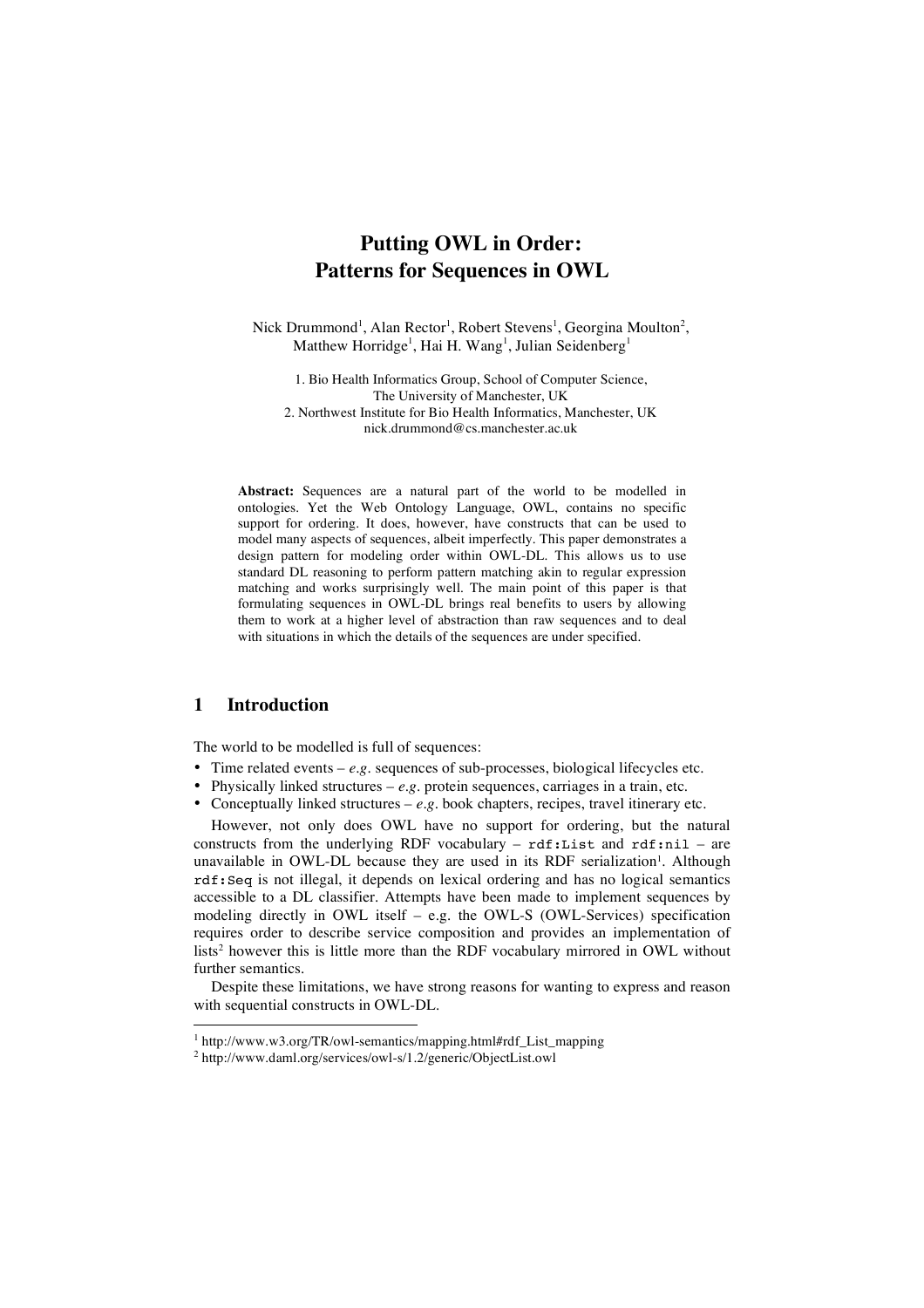- *Expressivity* OWL-DL includes constructs such as transitive properties, which allow more of the semantics of sequences to be represented explicitly than in RDF or OWL-Lite. OWL also allows modeling at multiple levels of *abstraction*, such that sequences can be characterized by their general or more specific properties.
- *Reasoning* DL reasoners can be used to check consistency and infer subsumption  $-e.g.$  to confirm that a sequence of amino acids contains only amino acids and to infer that a sequence is subsumed by another  $-$  *i.e.* that it matches the pattern represented by that sequence.

The idea of reasoning with sequential structures in OWL-DL using a tableaux reasoner may surprise some readers but this area has been investigated before. Hirsh & Kudenko [1] used DLs to model strings as suffix trees and subsumption to solve substring operations. However, their representation requires extensive rewriting, the relation of the resulting structures to the original lists is not intuitive and, more importantly, the resulting structures grow as the square of the length of the list. This is a serious scaling problem in our domain using lists with hundreds of elements.

We will describe a general list pattern – an intuitive approach related to that suggested by Hayes<sup>3</sup> and incorporated in the Semantic Web Best Practice Working Group's note on n-ary relations [2]. We review the range of constructs possible using this approach, describe their benefits and limitations and we will examine them in the context of a real example from biology, protein sequences, which must be quickly introduced first.

# **2 Example Application – A Short Introduction to Proteins**

Proteins are made up of sequences of amino acids (actually amino acid residues, but we'll keep this simple) and are fundamental to biology.

Biologists also talk more generally about proteins that have various attributes derived from the patterns of amino acids they contain. This is actually a very important part of biochemistry – matching specific proteins to common patterns.

#### **Motif (6PFRUCTKNASE motif 1):** [IV]-A-[VI]-F-D-A-T-N-[TS]-T-[RK]-[EDK]-R-R-[HSDARK]

#### **Protein (F26\_YEAST Fructose-2,6-biophosphatase):**

MGYSTISNDNDIKVCVIMVGLPARGKSFISQKIIRYLSWLSIKAKCFNVGNYRRDVSGNVPMDA EFFNFENTDNFKLRELAAQNAIKDIVNFFTKEDGS**VAVFDATNSTRKRRK**WLKDICEKN NIQPMFLESWSNDHELIINNAKDIGSTSPDYENSEPHVAEADFLERIRQYERFYEPLDPQKDK DMTFIKLVNIIEEVVINKIRTYLESRIVFYVMNIRPKPKYIWLSRHGESIYNVEKKIGGDSSLSERG FQYAKKLEQLVKESAGEINLTVWTSTLKRTQQTANYLPYKKLQWKALDELDAGVCDGMTYEEI EKEYPEDFKARDNDKYEYRYRGGESYRDVVIRLEPVIMELERQENVLIITHQAVLRCIYAYFMN VPQEESPWMSIPLHTLIKLEPRAYGTKVTKIKANIPAVSTYKEKGTSQVGELSQSSTKLHQLLND SPLEDKF

**Fig. 1.** General motif plus matching concrete motif in protein sequence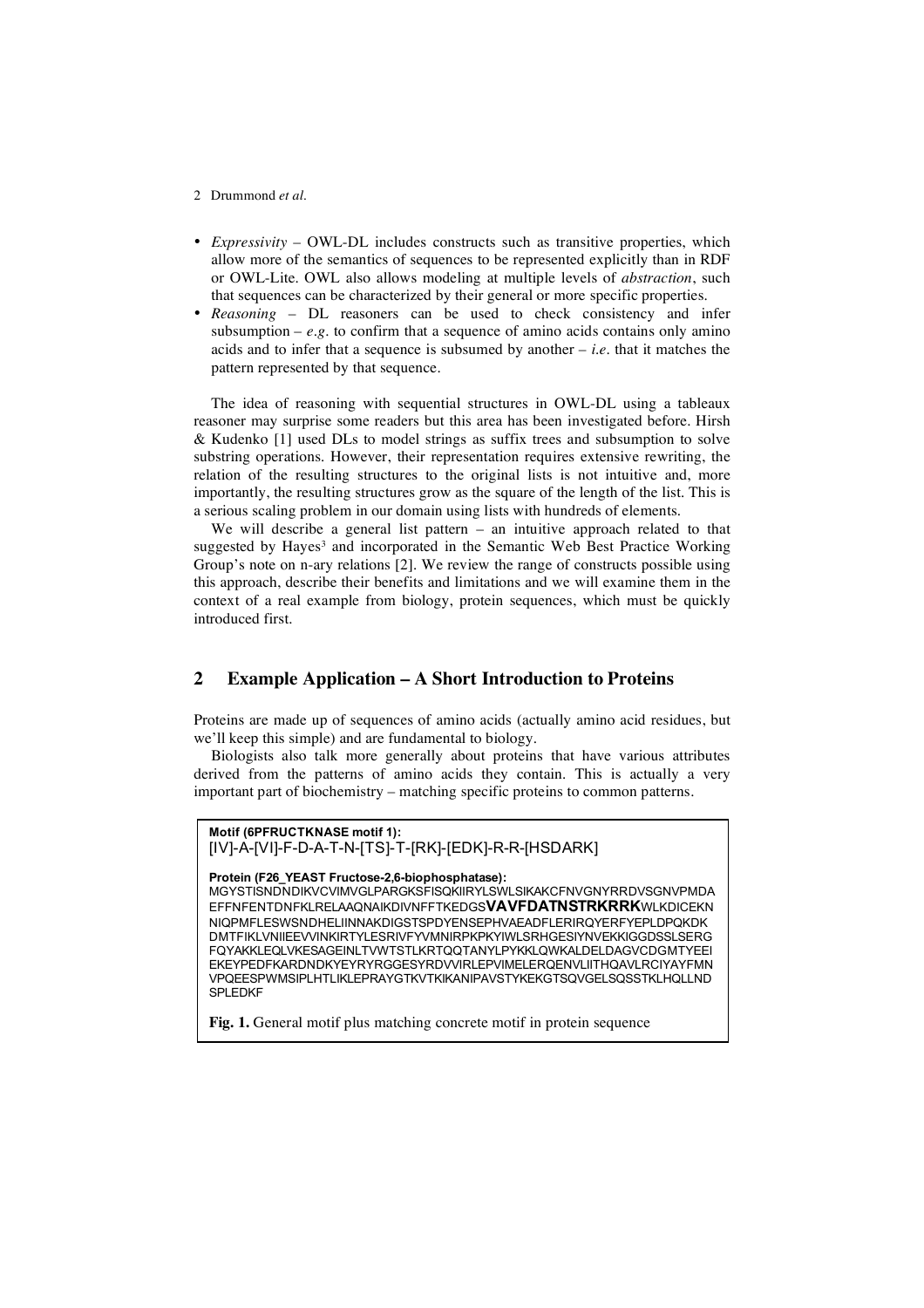Proteins can be thought of as containing "motifs", short sequences of amino acids that perform a particular function. Concrete motifs (shown in bold in the Protein sequence in Fig. 1) are usually specified in terms of specific amino acids which are extracted by special search engines, *e.g.* INTERPRO [3]. Biologists often find that within motifs, alternative amino acids can be found at certain points. These generalizations are based on evidence of alternative concrete motifs that perform the same function – biologists then create abstracted motifs that appear more like simple regular expressions (top of Fig. 1).

The twenty individual kinds of amino acids can be categorized along many different axes including size, polarity, charge, etc. In OWL, of course, it is possible to describe amino acids by these features. Taking some examples of substitutions that biologists make in a particular motif, we can spot that often the alternatives share common attributes. We can then express our motif in an even more general form. Fig. 2 shows a smaller example [4] with the 3 levels of abstraction; 2 concrete sequences of three specific amino acids that perform the same function; then a more generalized motif in a form commonly used by biologists; then a more abstract motif expressible in OWL using the amino acid features – "first a tiny polar amino acid, followed by any amino acid, then a large positively charged amino acid".

Such patterns of amino acids are a key to characterizing protein sequences. One of our goals is to allow scientists to explore relationships among proteins characterized by the motifs they contain. To do so, we describe sequences at the class level and then use the DL reasoner to arrange them into subsumption hierarchies. A second goal is to allow scientists to work with incomplete information. For example, a scientist might only know that a sequence consisted of one tiny, polar amino acid, followed by any amino acid then by a large positively charged amino acid. Viewed in this way, we describe such sequences as "underspecified".



<sup>&</sup>lt;sup>3</sup> Personal communication, Pat Hayes, 2004

<sup>&</sup>lt;sup>4</sup> Note that we are modeling our lists at the class level, so for the rest of the paper we use the word OWLList to denote a "class of lists"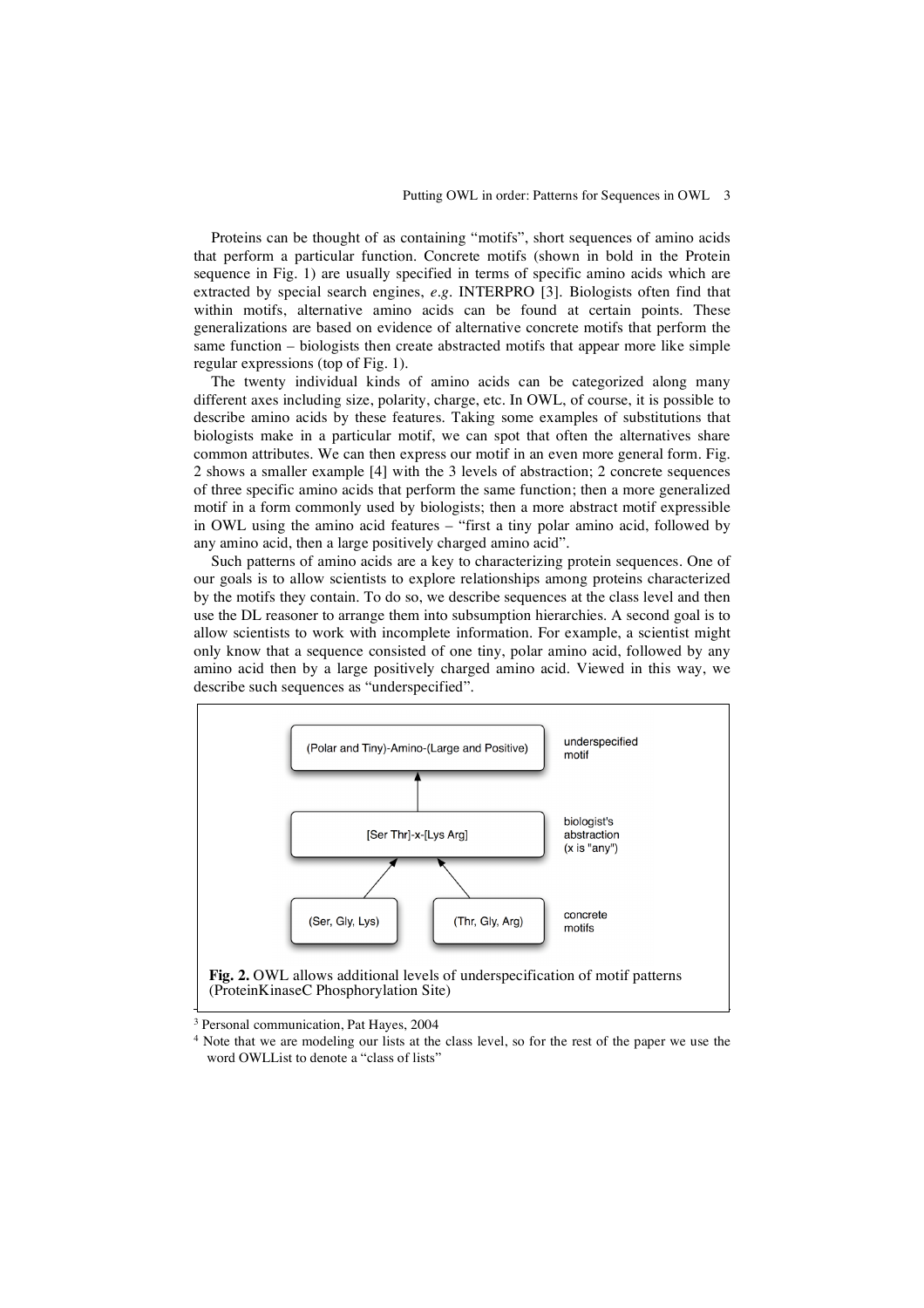### **3 Describing Sequences in OWL**

We follow a standard software engineering pattern for linked lists (Fig. 3) in which each item is held in a "cell" (OWLList); each cell has 2 pointers, one to a head (hasContents) and one to the tail cells (hasNext); the end of the list is indicated by a terminator (EmptyList) which also serves to represent the empty list. In RDF these constructs are implemented using the class rdf:List for the cell, the individual rdf:nil as the terminator, and the two properties rdf:first and rdf:next for the contents and pointer to the next cell respectively.



However, as already mentioned, we cannot use the RDF vocabulary in OWL-DL. Therefore, we must define a separate OWL vocabulary<sup>4</sup> (shown in concrete abstract syntax<sup>5</sup> in Fig. 4), an example of which is shown diagrammatically in Fig. 3. Whereas the semantics of the properties rdf:first and rdf:next are implicit in RDF, in OWL we can express more. We want each cell to have exactly one contents item and one next cell, and we want to represent the notion of being a member of the list. This can be done by making hasContents and hasNext functional, and by defining a transitive property, isFollowedBy, as a super-property of hasNext as shown. Since this means that hasNext implies isFollowedBy, any sequence of entities linked by hasNext will be inferred to be a chain linked by isFollowedBy. In other words the members of any list are the contents of the first element plus the contents of all of the following elements.

The intention is that cells should be directly linked by the functional property hasNext. The transitive superproperty, isFollowedBy, is typically used in definitions and queries, in order, for example, to infer that Serine (followed by anything) followed by Argenine subsumes the fully specified sequence Serine, Glysine, Argenine. Alternatively, isFollowedBy can be used to indicate incomplete information, for example, that we know that one motif follows another, but not the details of the intervening sequence.

 <sup>5</sup> http://owl.man.ac.uk/2003/concrete/latest/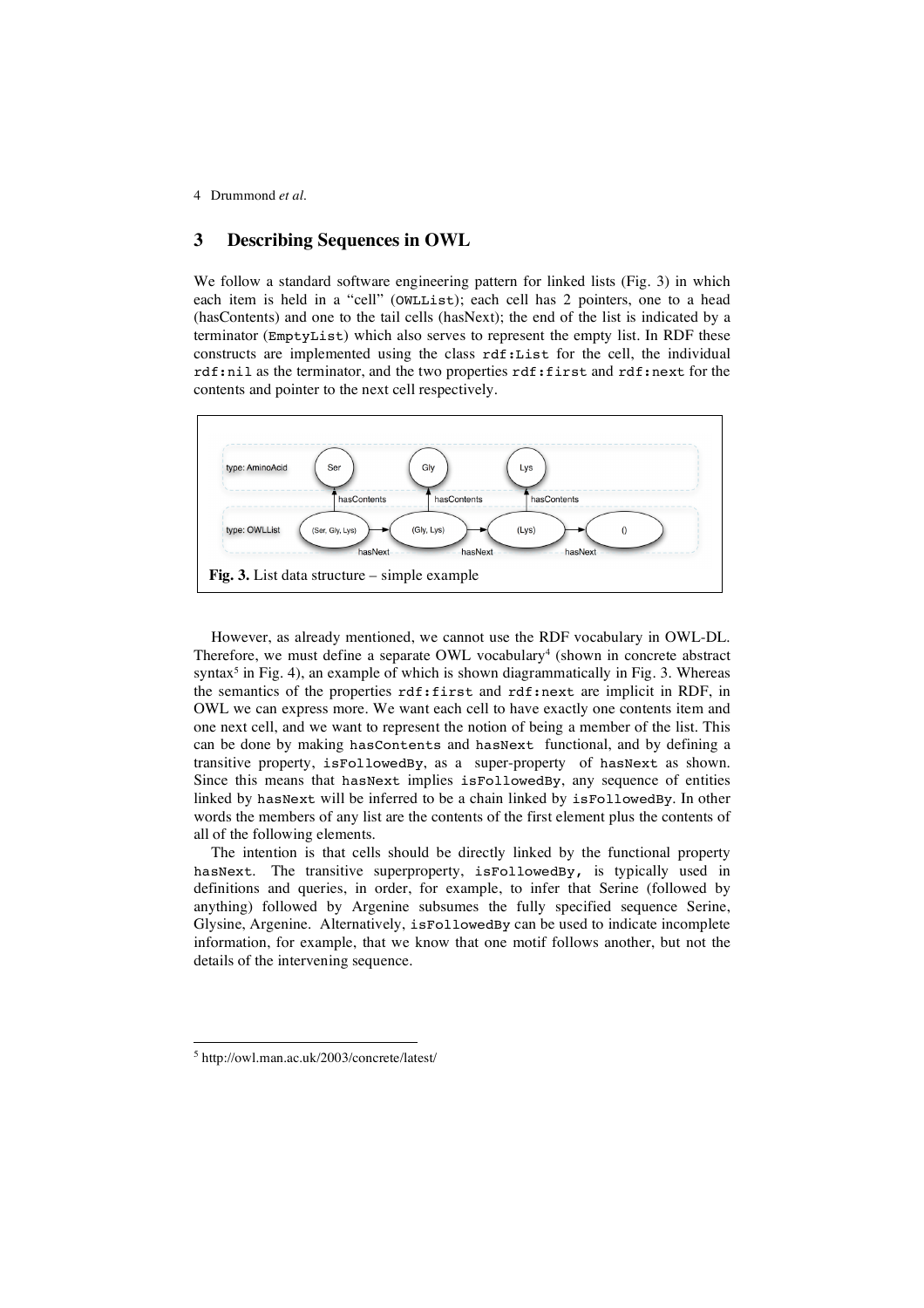#### Putting OWL in order: Patterns for Sequences in OWL 5

An example of a fully specified list is shown in Fig. 5. In this and subsequent examples we use the simplified "Manchester Syntax"6 used in the Protégé-OWL plugin7.

```
Class(OWLList partial
        restriction(isFollowedBy allValuesFrom(OWLList)))
Class(EmptyList complete
        OWLList
        restriction(hasContents maxCardinality(0)))
EquivalentClasses(
        EmptyList
        intersectionOf(
                 OWLList
                 NOT restriction(
                          isFollowedBy SOME owl:Thing)))
ObjectProperty(hasListProperty
        domain(OWLList))
ObjectProperty(hasContents
        super(hasListProperty)Functional)
ObjectProperty(hasNext
        super(isFollowedBy) Functional)
ObjectProperty(isFollowedBy
        super(hasListProperty) Transitive range(OWLList))
```
**Fig. 4.** OWL vocabulary for lists as data structures

OWLList AND hasContents SOME Ser AND hasNext SOME ( OWLList AND hasContents SOME Gly AND hasNext SOME ( OWLList AND hasContents SOME Lys AND hasNext SOME EmptyList))

**Fig. 5.** Example of an OWLList of the form (Ser Gly Lys) in simplified Manchester syntax

For uniformity we have chosen to create a class of empty lists, which have neither content nor following members. (The negated existential restriction is used with the property isFollowedBy rather than the apparently simpler cardinality(0), because cardinality constraints are not permitted on transitive properties<sup>8</sup>). Note that,

 <sup>6</sup> http://www.co-ode.org/resources/reference/manchester\_syntax/

<sup>7</sup> http://protege.stanford.edu/overview/protege-owl.html

<sup>8</sup> http://www.w3.org/TR/owl-ref/#OWLDL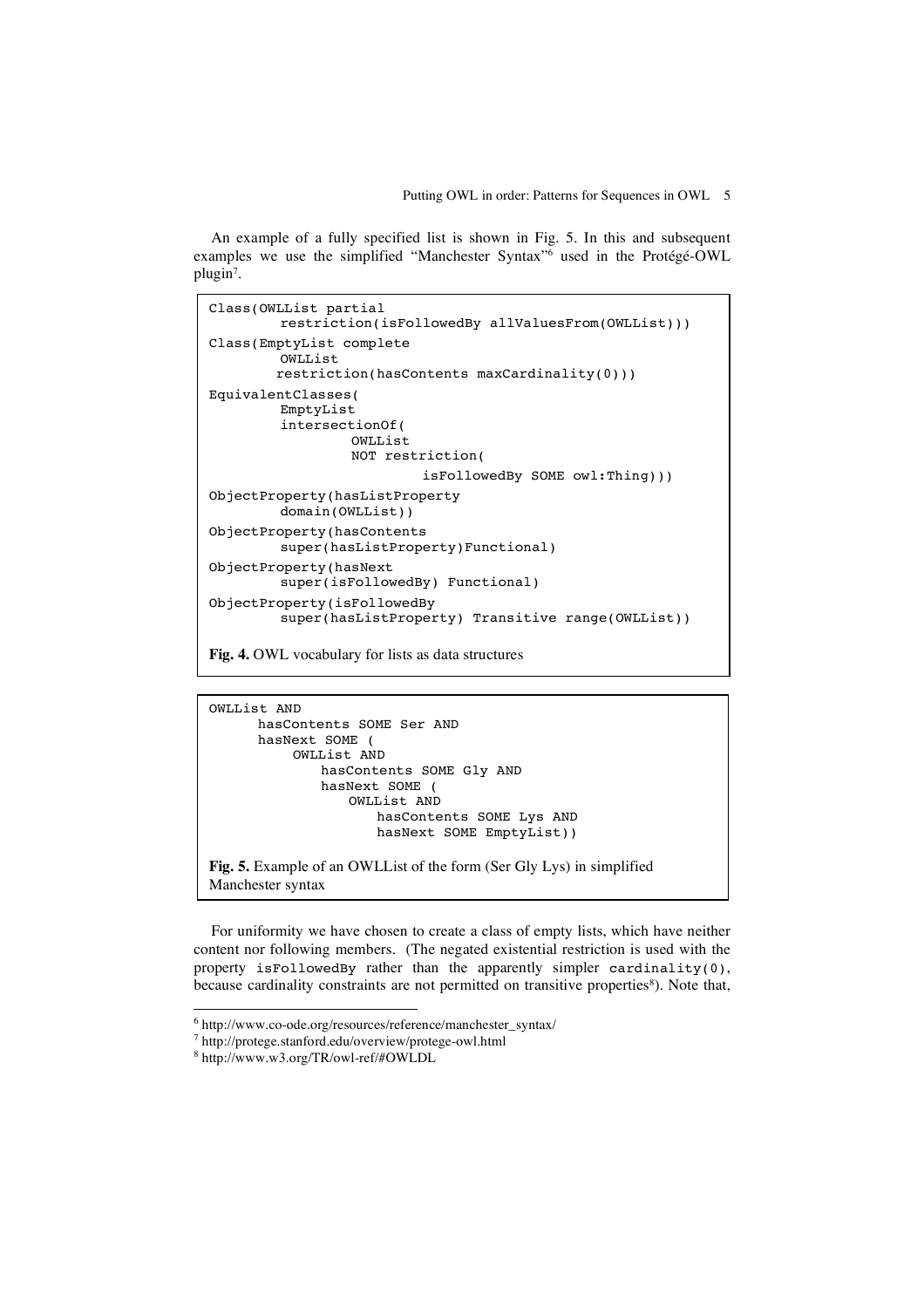|                 | form                                                         | meaning                                            | examples                 |  |  |
|-----------------|--------------------------------------------------------------|----------------------------------------------------|--------------------------|--|--|
| 1               | (A, B, C)                                                    | Exactly ABC (terminated)                           | abc                      |  |  |
| $\overline{c}$  | $(A^*)$                                                      | A list consisting only of As                       | aaa, aa $($ or empty $)$ |  |  |
| $\overline{3}$  | (A, B, C, )                                                  | Starting with ABC (non-                            | abc, abcx                |  |  |
|                 |                                                              | terminated)                                        |                          |  |  |
| $\overline{4}$  | $(\dots, A, B, C)$                                           | Ending With ABC (terminated)                       | abc, xabc                |  |  |
| 5               | (, A, B, C, )                                                | Containing ABC                                     | abc, xabc, xabcx,        |  |  |
|                 |                                                              |                                                    | abcx                     |  |  |
| 6               | $(A+, B, )$                                                  | One or more As followed by B                       | ab, aaab                 |  |  |
| $\overline{7}$  | $\left  \begin{array}{cc}  A B C , B, C \end{array} \right $ | A or B or C, followed by B then C $abc$ , bbc, cbc |                          |  |  |
| 8               | (hasProp some X,                                             | Restriction followed by B then C                   | Any abc where a          |  |  |
|                 | B, C)                                                        |                                                    | hasProp x                |  |  |
| 9               | not(A, B, C, )                                               | Not starting ABC                                   | cbaxx                    |  |  |
|                 | $10$ ((A, B, C, ),                                           | Starting ABC, followed by                          | abcdef, abcxxdefx        |  |  |
|                 | (D, E, F, ))                                                 | anything, followed by DEF,                         |                          |  |  |
|                 |                                                              | followed by anything                               |                          |  |  |
|                 | $11$ (A, B, C, ) and                                         | Starting ABC, and ending AB                        | abcab, abcxxab           |  |  |
|                 | (, A, B)                                                     |                                                    |                          |  |  |
| 12 <sup>1</sup> |                                                              | Empty list (nil)                                   |                          |  |  |
|                 | <b>Fig. 6a.</b> OWLL ist expressivity and notation summary   |                                                    |                          |  |  |

from the definitions and equivalence axioms given, we can infer that any list that provably has no contents can have no following elements and *vice versa*.

This formulation leaves open the question of whether there is more than one empty list. If we wish to specify that there is a unique empty list, then we must add a further axiom to state that EmptyList is equivalent to the nominal that consists of just that unique individual, *i.e.*

EquivalentClass(EmptyList, oneOf(emptyList))

However, since not all classifiers handle nominals well, we shall omit this step. It matters here only that we can infer when a class or individual list, is empty.

#### **1.1 Expressivity**

Possible constructs are shown in Fig. 6a along with a simplified syntax and examples. Sample class definitions illustrating the patterns are given in Fig. 6b. We use sugared shorthand syntax for lists that should be intuitive given the definitions and examples.

Space does not permit an exhaustive enumeration, but it is clear that constructs supported are similar in expressivity to that available in regular expressions with two important advantages:

• The elements are classes, which may be fully defined, e.g. "tiny polar amino acid" or "large charged amino acid". A defined class can be considered as an implied disjunction of its subclasses. This would equivalent to being able to name a disjunction<sup>9</sup> in a regular expression. Most regular expression languages do not

<sup>&</sup>lt;sup>9</sup> In regular expression parlance, an "alternation", usually written [P1 P2 P3] where each Pi is itself a regular expression.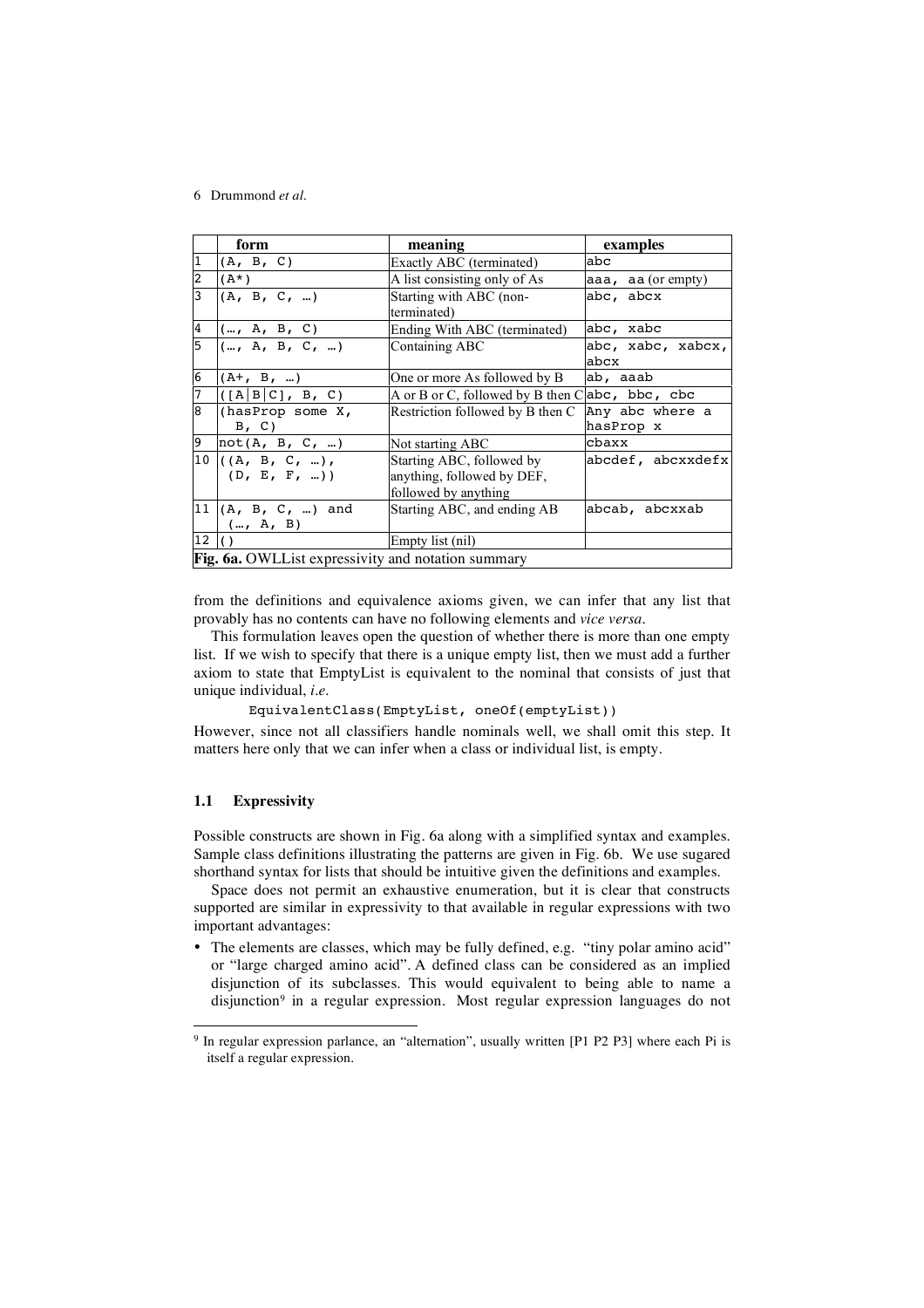support the use of named subexpressions. Even if named subexpressions were supported, the disjunction would have to be enumerated manually in advance. By contrast, in OWL, the classifier can infer the subclass hierarchy based on the properties of the amino acids. Different abstractions over the same amino acids can be used for different problems.

• It is possible to assert a list in a conjunction, or more generally a boolean combination, of classes defined using the above patterns – as in pattern 11. However, care is required, as this can give unexpected results. For example, lists that start with "ABC" and end with "BCD" are different from lists starting with "ABC" and followed by "BCD". That is:

 $(A, B, C, \ldots)$  AND  $(\ldots, B, C, D)$  subsumes  $(A, B, C, D)$ whereas  $(A, B, D, \ldots, B, C, D)$  does not.

|                | form                                                     | class definition using pattern                                                                                                                                                                          |  |  |
|----------------|----------------------------------------------------------|---------------------------------------------------------------------------------------------------------------------------------------------------------------------------------------------------------|--|--|
| $\mathbf{1}$   | (A, B, C)                                                | as per Fig 5                                                                                                                                                                                            |  |  |
| $\overline{2}$ | $(A^*)$                                                  | List only As $\rightarrow$ List AND<br>hasContents ONLY A AND<br>isFollowedBy ONLY                                                                                                                      |  |  |
| 3              | (A, B, C, )                                              | (List AND hasContents ONLY A)<br>List starts ABC $\rightarrow$ List AND<br>hasContents SOME A AND<br>hasNext SOME (List AND<br>hasContents SOME B AND<br>hasNext SOME (List AND<br>hasContents SOME C)) |  |  |
| 4              | (, A, B, C)                                              | List ends ABC $\rightarrow$ List ABC OR<br>isFollowedBy SOME List ABC<br>(where List ABC follows definition 1)                                                                                          |  |  |
| 5              | (, A, B, C, )                                            | List contains ABC $\rightarrow$ List starts ABC OR<br>isFollowedBy SOME List starts ABC                                                                                                                 |  |  |
| 6              | $(A+, B, )$                                              | List AsFollowedByB $\rightarrow$ List AND<br>hasContents SOME A AND<br>hasNext SOME (<br>(List AND (hasContents SOME B)) OR<br>List AsFollowedByB)                                                      |  |  |
| 7              | ([A B C], B, C)                                          | as per def 1 but substitute (A OR B OR C) for A                                                                                                                                                         |  |  |
| 8              | (hasProp some X, B, C)                                   | as per def 1 but substitute (hasProp some X) for A                                                                                                                                                      |  |  |
| 9              | not(A, B, C, )                                           | List notStarts ABC $\rightarrow$ List AND<br>NOT (List starts ABC)                                                                                                                                      |  |  |
|                | 10 $((A, B, C, )$<br>(D, E, F, ))                        | List starts ABC followedBy DEF $\rightarrow$<br>List starts ABC AND<br>isFollowedBy SOME List_starts_DEF                                                                                                |  |  |
| 11             | $(A, B, C, )$ and<br>(, A, B)                            | List starts ABC ends AB $\rightarrow$<br>List starts ABC AND List ends AB                                                                                                                               |  |  |
| 12             |                                                          | as per Fig 3                                                                                                                                                                                            |  |  |
|                | <b>Fig. 6b.</b> Example definitions for OWLList Patterns |                                                                                                                                                                                                         |  |  |

Compared to RDF lists, OWL allows much tighter control over the constructs used to describe sequences. However, OWL-DL is not currently sufficiently expressive to exclude all unintended constructs:

• Most importantly, OWLLists cannot exclude additional branches being defined using isFollowedBy instead of its functional sub-property hasNext. To do so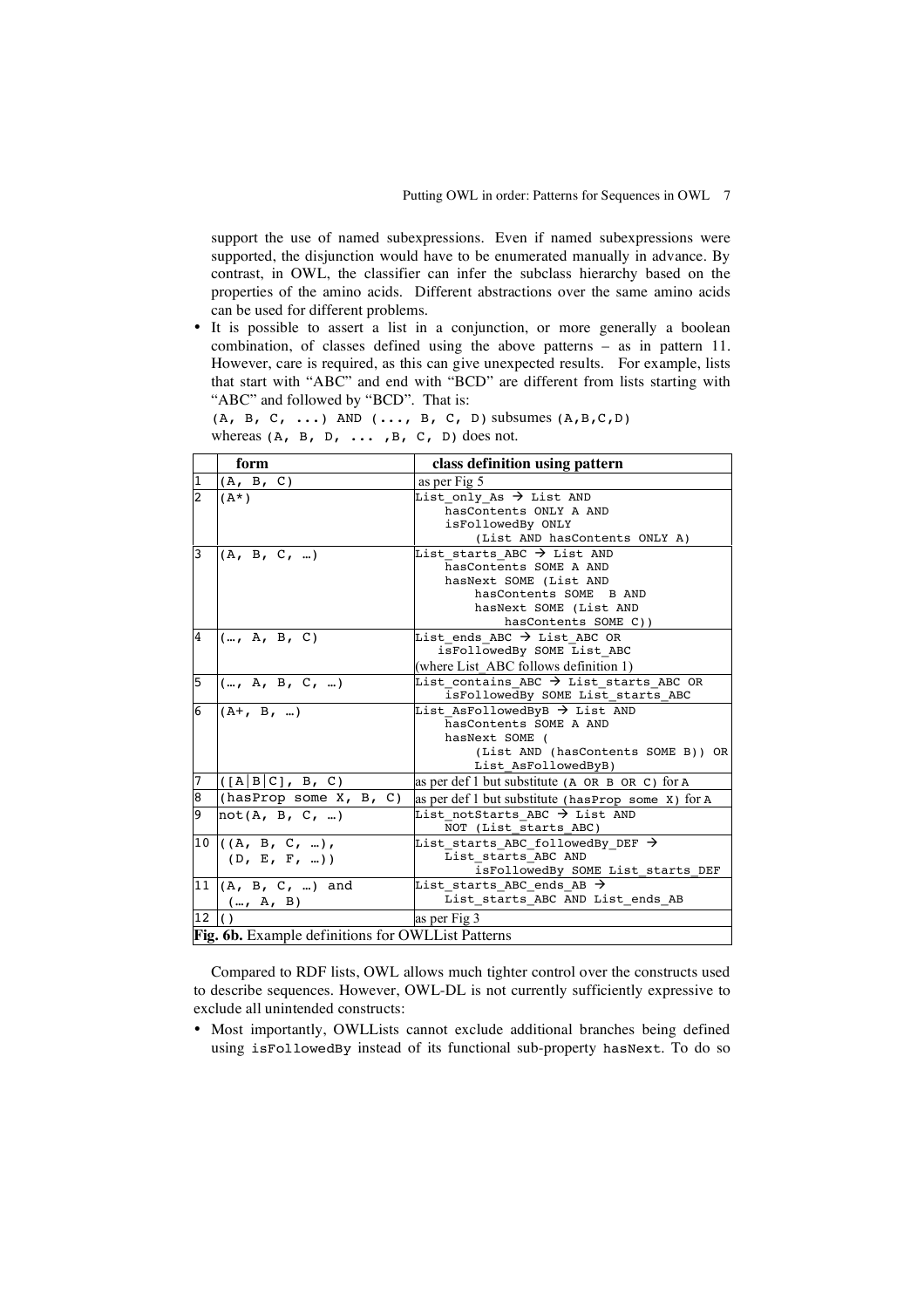would require being able to define isFollowedBy as the transitive closure of hasNext rather than merely being implied by hasNext: *i.e.*

hasNext o hasNext o ... o hasNext  $\leftrightarrow$  isFollowedBy<sup>10</sup> rather than

hasNext o hasNext o ... o hasNext  $\rightarrow$  isFollowedBy

OWL only includes the second, weaker, of these statements directly through transitivity, because reasoner optimizations currently only exist for the simple implication [5] and not for the bi-implication.

- OWLLists cannot exclude cycles. To do so would require additional constructs such as being able to declare the isFollowedBy property to be antisymmetric. This is ongoing work within the DL community and the issues for optimizing reasoners have not yet been resolved<sup>11</sup>. In the absence of a full logical check, checking for cycles must be done separately. Note that (A, B, A) does not imply a cycle, merely a list beginning with an A and ending with (possibly the same) A. Both individual lists (a1, b, a2) and (a1, b, a1) satisfy this definition.
- There is no way to define an OWLL ist of a specific length except by exhaustively representing the member classes. A more compact form would require the use of cardinality constraints on isFollowedBy, which is transitive. Cardinality restrictions on transitive properties are excluded from OWL-DL.
- The notion of "0 or more As" or "1 or more As" cannot be expressed on its own without including the terminating pattern or item, even if this is simply the empty list. Note also the recursive definition required for this construct in pattern 6.
- Representing an OWList in which one named sublist *directly follows* another named sublist without an intervening element can only be done by explicitly rerepresenting the concatenation of the two patterns as a single list – pattern 10 cannot enforce this. To make this practical, a macro like mechanism would be required in the tools.
- We cannot use the reasoner to find the minimal set of classes that are used in a given list. i.e. there is no way to define a class such that it subsumes just those classes mentioned in an OWLList, *i.e.* from the definition  $L = (A, B, C, A, C)$ to define a class M that subsumes precisely the classes A, B, and C. This would have to be done directly by the tools

Within the limitations noted above, the inferences are, as ever with tableaux reasoners, sound and complete. However, users must take care to provide complete definitions including both disjointness and closure axioms. Additional constraints in the tools are required to aid the user in these cases if they are to be assured of the expected results.

 $10$  The role inclusion (o) syntax specifies a chain of individuals related along the properties given, so the above means eg. a hasNext b hasNext c hasNext  $d \leftrightarrow a$  isFollowedBy d

<sup>&</sup>lt;sup>11</sup> Personal communication, Ulrike Sattler, May 2006.

<sup>12</sup> http://www.co-ode.org/ontologies/lists/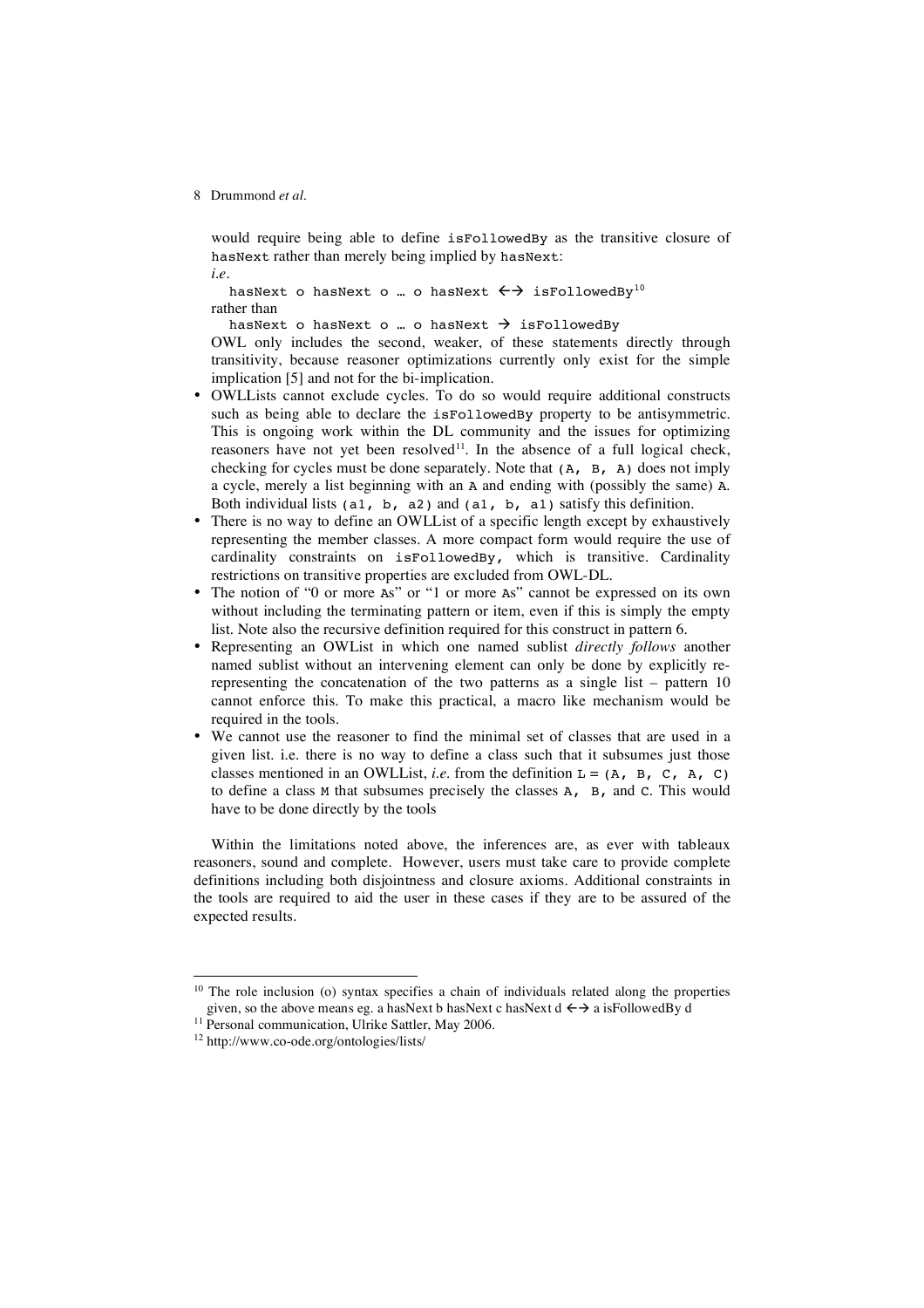### **4 Results**

Two example ontologies are provided on the web for illustration<sup>12</sup>. The motif example contains a set of dummy definitions for protein sequences in order to cover all of the constructs described in Fig. 6, such that the expected subsumptions can be demonstrated. The second, fingerprint example, which models real biological data, uses pattern 10 to "join" six motifs together in sequence. Each motif contains a pattern of approximately 20 elements, with a large number of alternative elements at each position. The fingerprint can then be used to match any sequence that contains all of the given motifs in the given order. For both these examples, computation is surprisingly fast, although we would like to investigate further whether some constructs have a greater effect on the reasoning speed than others. Example 1 includes reasonably complex, although intentionally short, classes of lists and classifies on a fast laptop, using Protégé-OWL connected to FaCT++<sup>13</sup> or Pellet<sup>14</sup>, in approximately 2 seconds. Running the fingerprint example through Pellet took between 80-170s to correctly classify various test proteins up to 450 elements long – other reasoners failed to return an answer. Because of the deeply nested nature of the definitions, the main practical difficulties witnessed were that of stack size within editing and reasoning software which can be easily resolved with careful programming.

Although not specifically designed for the biology domain, the mechanisms described have been used with biologists to capture notions that they would otherwise find difficult to express. Biologists find the ability to work with under-specified sequences and to consider abstractions over sequences useful. OWL lists enable greater abstraction – "large and positive amino acid" - than their existing representation "Arginine or Lysine" and affords the possibility of using a reasoner to find those amino acids that could fit the looser specification that were not seen in the concrete collection of sequences from which the pattern was inferred. This is a potentially very powerful tool for investigating protein patterns. Additionally, classifying the patterns themselves, finding that one under-specified pattern subsumes another has intriguing biological possibilities.

# **5 Conclusion**

In summary, we have described a design pattern for modeling sequences using OWL-DL.

The most important result of this work is our experience that representing and reasoning over classes of ordered structures in OWL-DL is useful. Algorithms based on deterministic finite automata as in standard regular expression matchers would almost certainly be faster. However, the two main advantages of this over traditional methods are; firstly, the expressivity of OWL can be used to model various levels of

 <sup>13</sup> http://owl.man.ac.uk/factplusplus/

<sup>14</sup> http://www.mindswap.org/2003/pellet/